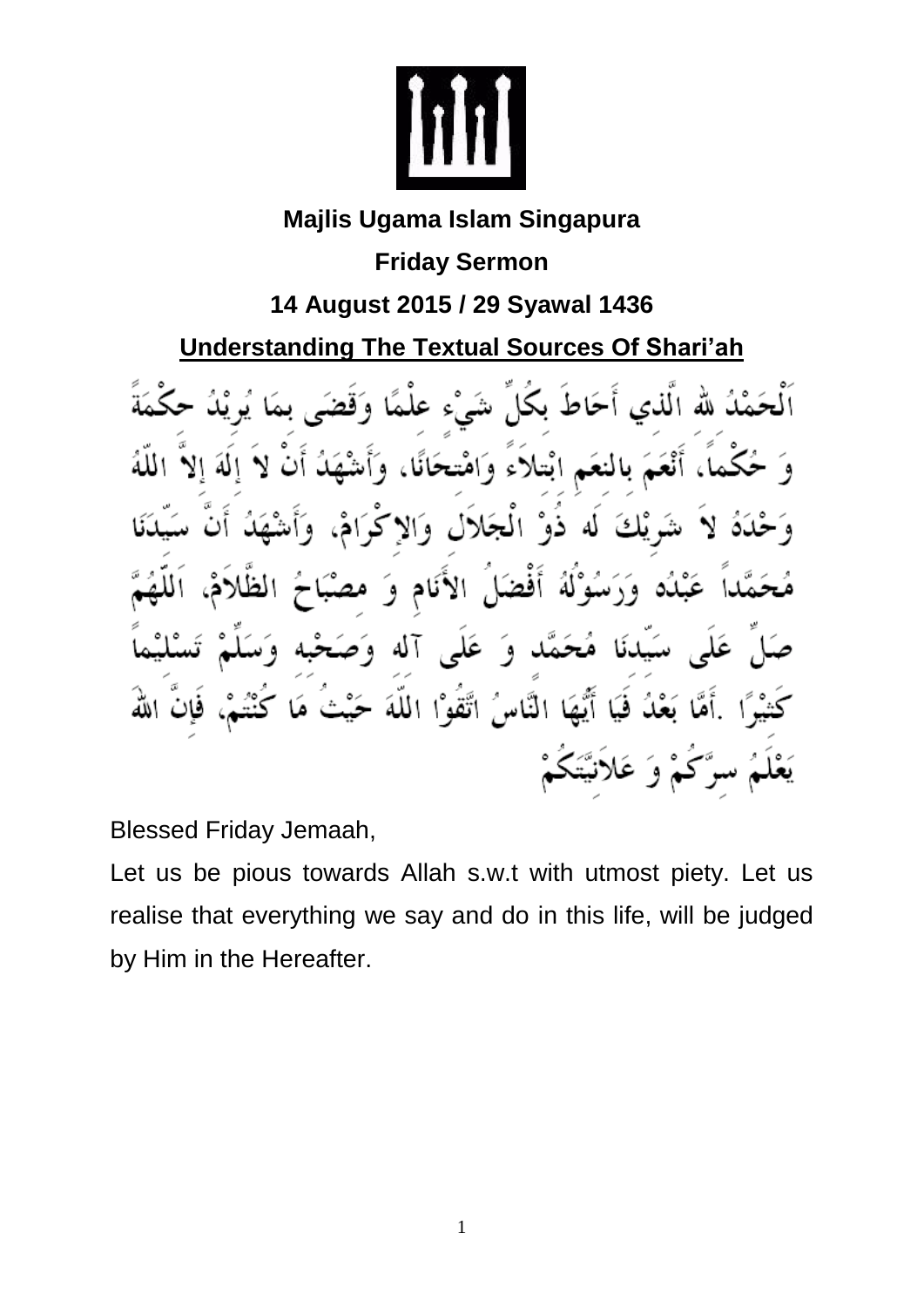My brothers, Allah s.w.t. says in the Quran:

وَمَن يُطِعِ ٱللَّهَ وَٱلرَّسُولَ فَأُوَّلَيۡهِكَ مَعَ ٱلَّذِينَ أَنۡعَمَ ٱللَّهُ عَلَيۡهِم مِّنَ ٱلنَّبِيِّـنَ وَٱلصِّدِّيقِينَ وَٱلشَّهَدَاءِ وَٱلصَّلِحِينَ وَحَسُّنَأُوْلَـٰٓدٍكَ رَفِيقًا ﴿ ٱ

Which means: *"And whoever obeys Allah and the Messenger those will be with the ones upon whom Allah has bestowed*  favor of the prophets, the steadfast affirmers of truth, the *martyrs and the righteous. And excellent are those as companions"*. [Surah An-Nisaa': 69]

This verse illustrates the importance of obeying Allah s.w.t and His Messenger s.a.w. It states that the reward of sincere and faithful obedience is that we shall be gathered in Heaven amongst those whom Allah is pleased with, like the Prophets of Islam, the Truthful and Righteous (Solihin) amongst us, and the Martyrs (Shahid). My brothers, to obey Allah s.w.t. and His Messenger s.a.w. is to obey Quranic commandments, and to emulate the Prophet's Sunnah.

However, let us not forget that part of the commandment to hold firm and adhere to the Quran and Sunnah is also to seek a proper understanding of both as well. The Quran and the Sunnah are not merely sacred texts recorded in volumes. Know that the correct understanding of both constitutes part of holding on the Quran and Sunnah as well.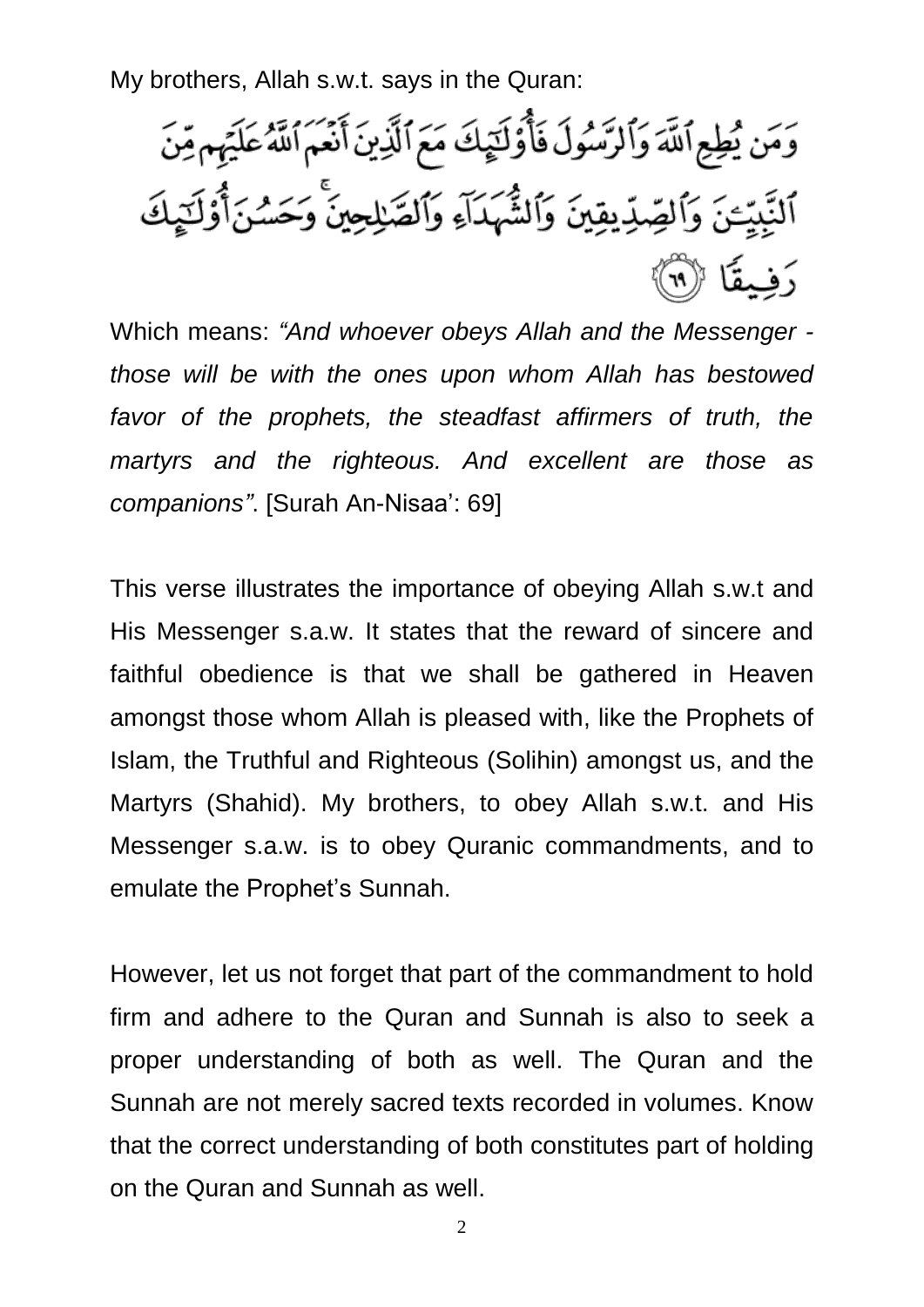My dear brothers,

The question now is how do we obtain a comprehensive understanding of the Quran and the Prophet's Sunnah? With the advanced developments of social media today, we are witnessing mass sharing of information pertaining to religion. Yet such shared information may not necessarily be accurate. I would thus like to suggest a few simple steps that could help guide us in obtaining a correct and comprehensive understanding of the Quran and the Sunnah.

**First:** To understand the Quranic texts and Sunnah by perceiving the underlying objectives of the text at hand.

This should be the first step in our effort to understand the Quran and the Prophet's Sunnah, via the understanding of the higher objectives that the Shariah seeks to preserve. The Quran and Sunnah seek to provide us with core abstract Islamic principles to act as guide while we manage our affairs in life. On this basis, the main objective that the Shariah seeks to achieve is the preservation of the welfare of individuals and society. Ibn Qayyim once wrote in his book *I'lam Al-Muwa'qien*  that the Shariah is built upon the core values of justice, mercy and public welfare. He went further noting that whatever forms of injustice and destruction that occur do not constitute part of the Shariah. Despiten this, some will still claim that such injustices and destructions are indeed part of Islam.

3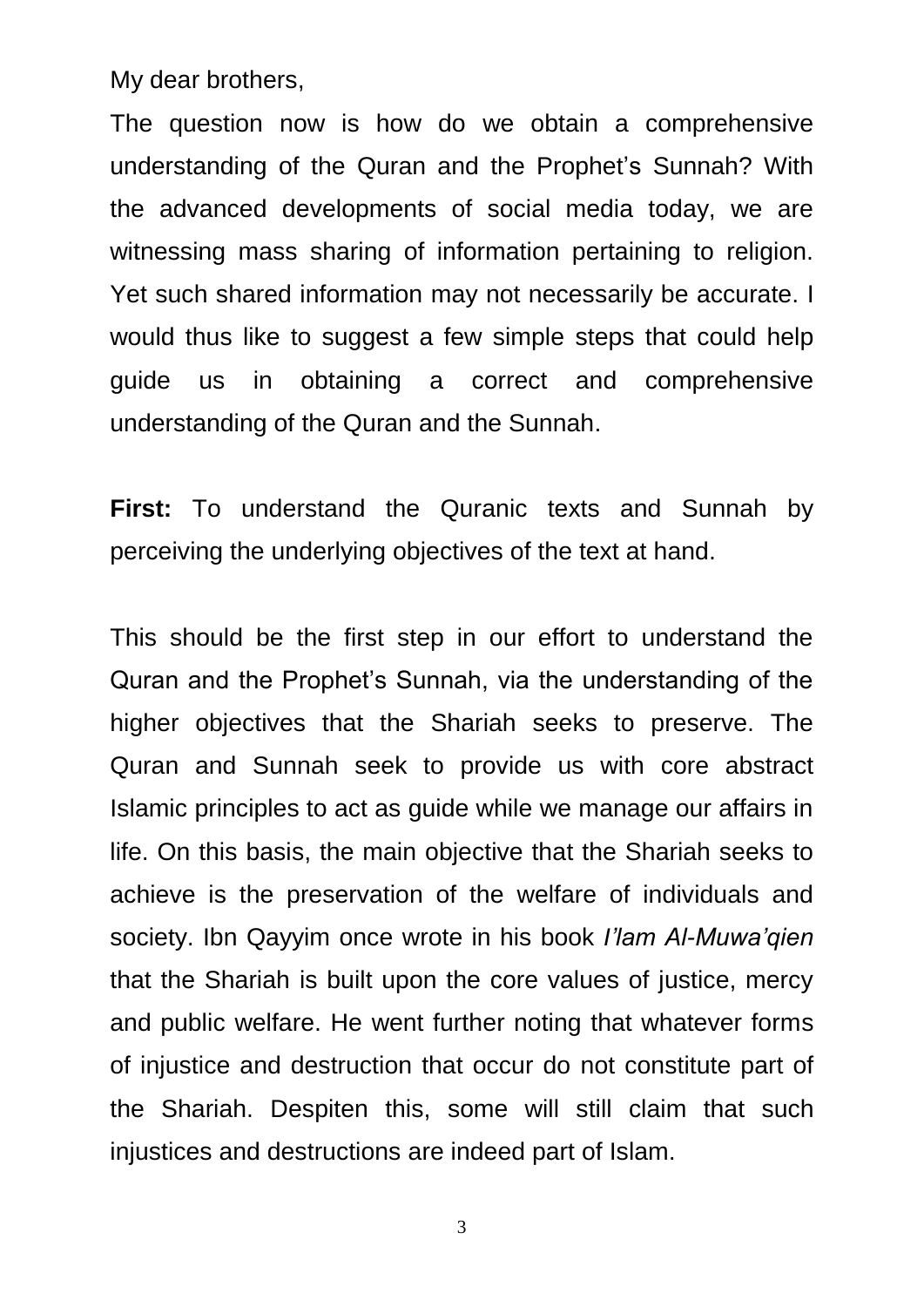Therefore, the sacred texts will always seek to preserve the welfare of the individual and the wider community. And if we are to scrutinise the violence and cruelty portrayed by the lost and misguided amongst us, it will be clear that such violence has nothing to do with the Shariah.

**Step Two:** To understand the background and context of the revealed text or Sunnah.

By understanding the background and context of the Quranic text and Sunnah, we will able to get a clearer picture of the intended meaning of the texts. In fact, if we analyse all of the different sciences in Islamic knowledge, we will discover that our scholars have outlined in great details the principles and methods to understanding the sacred texts. All of these are to act as guidance for the Ummah. For example, they have conceptualised the science of *"Asbabun Nuzul"*, which is a branch of Islamic knowledge that deals with the reasons behind the revelation for all Quranic verses, and the respective contexts. Similarly for the Prophet's Sunnah, the science of *"Asbab Wurud Al-Hadith"* deals with the background for every Hadith narration.

The Prophet's Companions r.a. are the best examples for this matter. Umar ibn Al-Khattab's r.a. evident experience in his numerous applications of ijtihad, proved Islam's flexibility and universality that serves to uphold justice despite existing in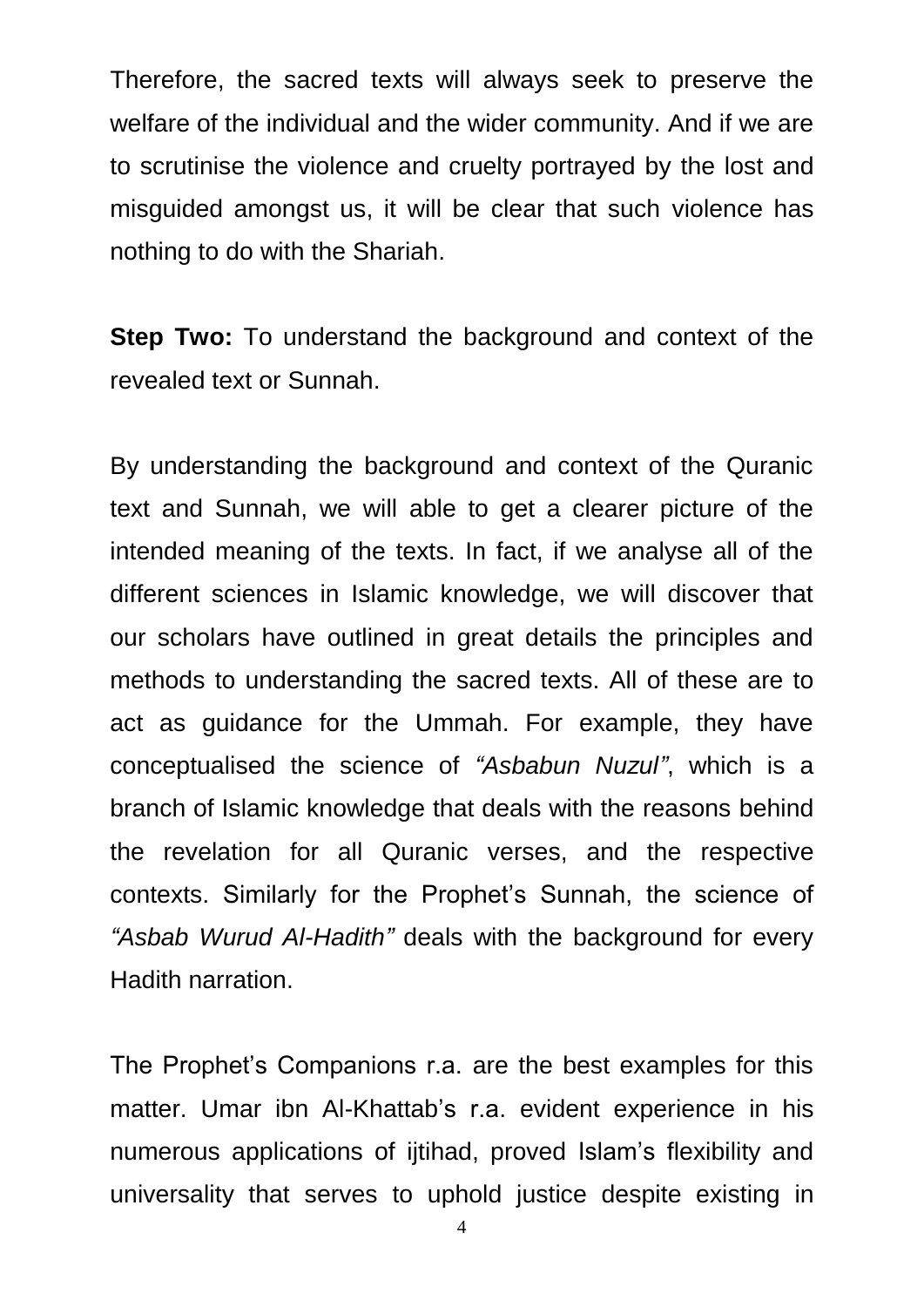different conditions and contexts. A good example would be when Caliph Umar decided not to distribute captured lands among the Muslim soldiers. Although it is something which the Prophet s.a.w. often carried out, Caliph Umar r.a. made the decision by taking into account the context and the background when the Prophet s.a.w. did so during his time. Additionally, Caliph Umar also took into account the possible adverse effects in the future on the local communities if the practice of distributing lands were to continue.

This and many more examples, illustrate the significance of first understanding the background and context of our sacred religious texts. In fact, it would actually provide us a more comprehensive understanding of the Quran and the Sunnah.

## My brothers,

**The third and final step** that we have to note in our effort to understand the Quran and Sunnah, is to build this understanding on the foundation of moderation (*Al-wasatiyyah*). Allah s.w.t. Says in surah Al-Baqarah verse 143, which means: *"And thus we have made you a moderate (just) community that you will be witnesses over the people and the Messenger will be a witness over you."*

The meaning of "*Wasatiyyah*" or balance and just, does not mean that we should be laxed in our religious duties and obligations. Far from it, the "*Wasatiyyah*" that Islam promotes is